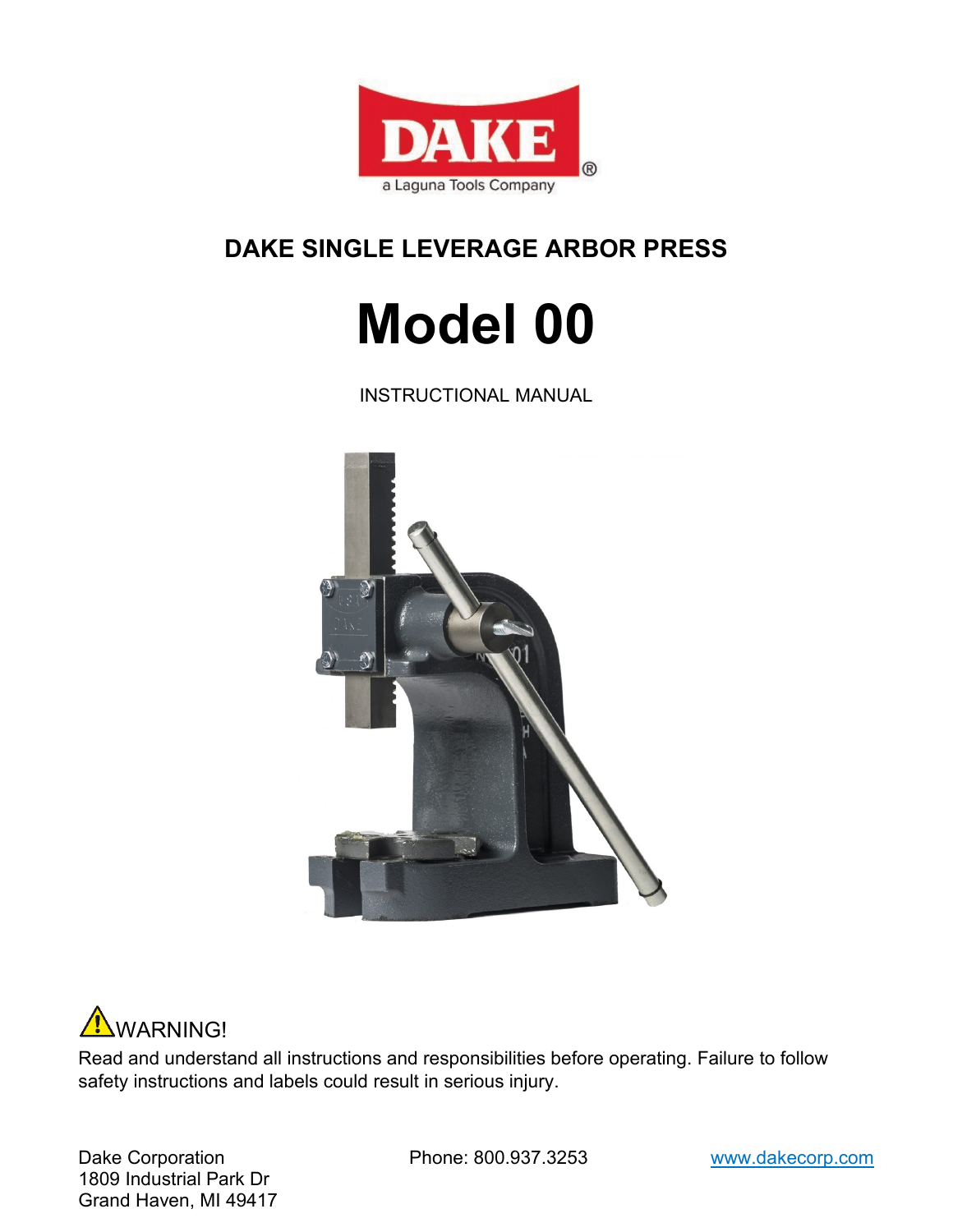

## **TABLE OF CONTENTS**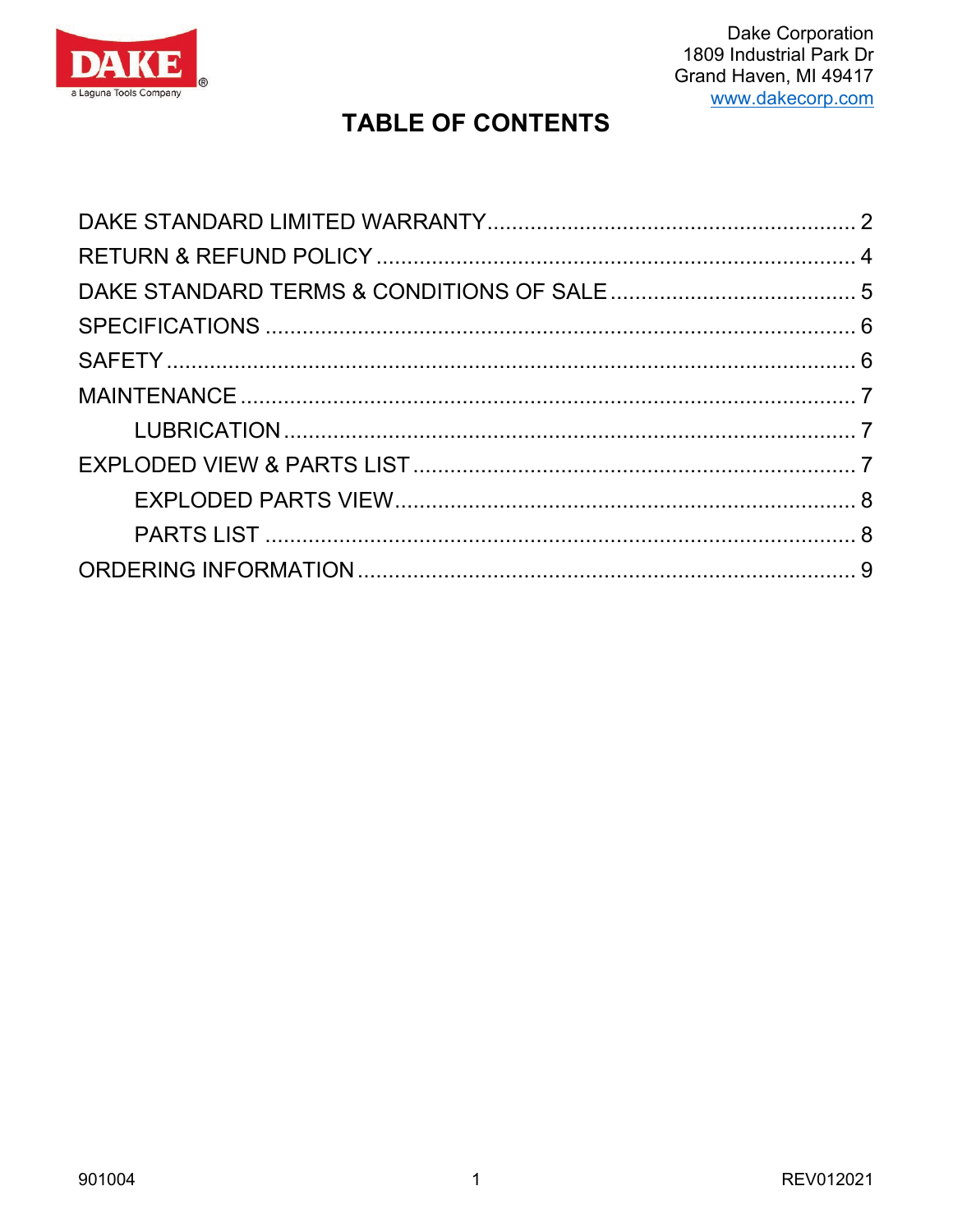

## <span id="page-2-0"></span>**DAKE STANDARD LIMITED WARRANTY**

#### *Finished Machines*

Dake warrants to the original purchaser the finished machine manufactured or distributed by it to be free from defects in material and workmanship under normal use and service within 1 year (12 months) from the delivery date to the end user.

#### *Parts*

Dake warrants to the original purchaser the component part manufactured or distributed by it to be free from defects in material and workmanship under normal use and service within 30 days from the delivery date to the end user. The standard limited warranty includes the replacement of the defective component part at no cost to the end user.

#### *Sale of Service (Repairs)*

Dake warrants to the original purchaser the component part repaired by Dake Corporation at the manufacturing facility to be free from defects in material and workmanship under normal use and service within 90 days from the return date to the end user, as it pertains to the repair work completed. The standard limited warranty includes repair of the defective component part, at no cost to the end user.

#### *Warranty Process*

Subject to the conditions hereinafter set forth, the manufacturer will repair or replace any portion of the product that proves defective in materials or workmanship. The manufacturer retains the sole right and option, after inspection, to determine whether to repair or replace defective equipment, parts or components. The manufacturer will assume ownership of any defective parts replaced under this warranty.

All requested warranty claims must be communicated to the distributor or representative responsible for the sale. Once communication has been initiated, the Warranty Representative at Dake Customer Service must be contacted for approval:

#### Phone: (800) 937-3253

Email: customerservice@dakecorp.com

When contacting Dake, please have the following information readily available: - Model # - Serial # -Sales Order #

Purchasers who notify Dake within the warranty period will be issued a Case number and/or a Return Material Authorization (RMA) number. If the item is to be returned per Dake's request, the RMA number must be clearly written on the exterior packaging. Any item shipped to Dake without an RMA will not be processed.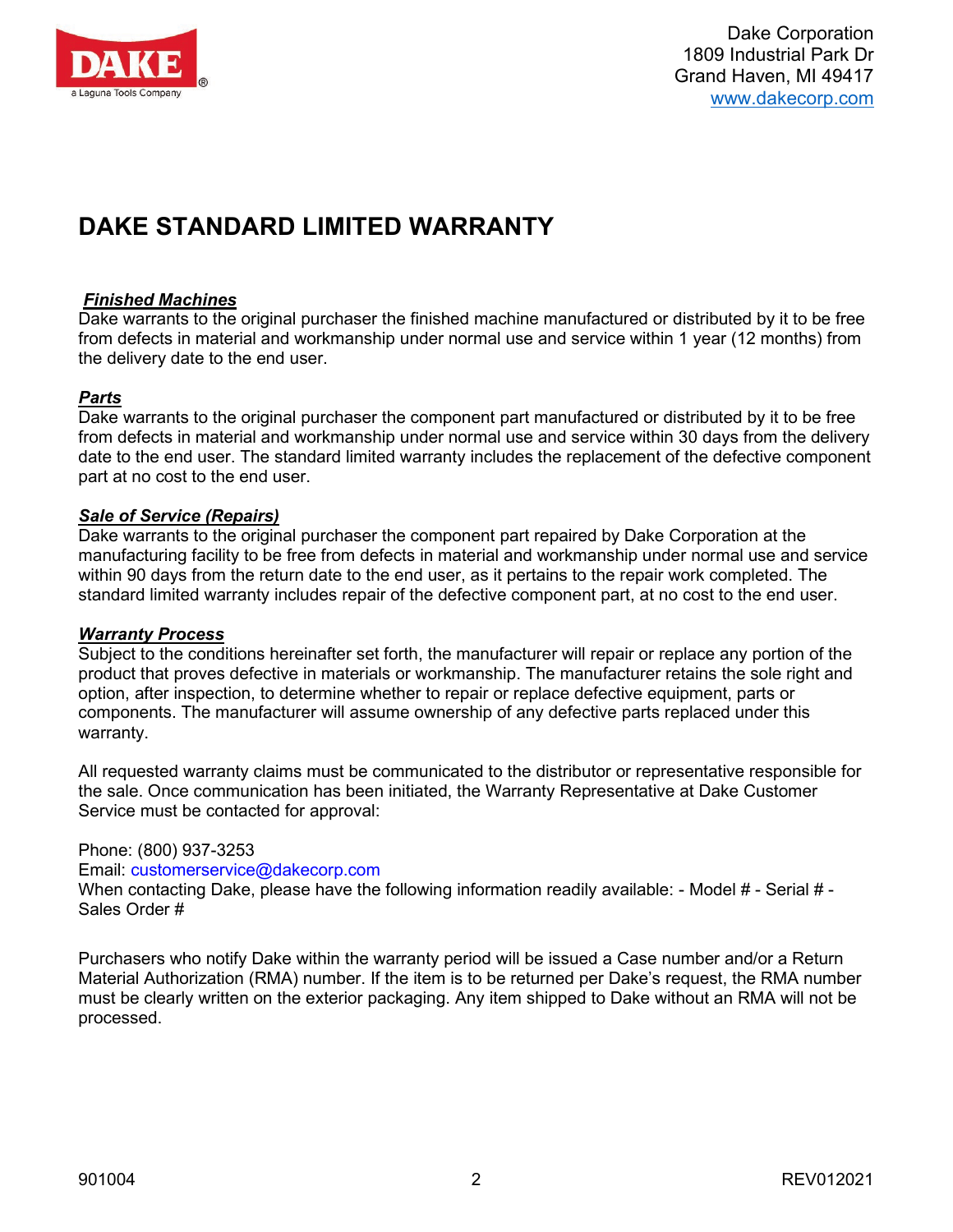

Dake Corporation 1809 Industrial Park Dr Grand Haven, MI 49417 [www.dakecorp.com](http://www.dakecorp.com/)

#### **Warranty Exceptions:**

The following conditions are not applicable to the standard limited warranty:

- a) Part installation or machine service was not completed by a certified professional, and is not in accordance with applicable local codes, ordinances and good trade practices.
- b) Defects or malfunctions resulting from improper installation or failure to operate or maintain the unit in accordance with the printed instructions provided.
- c) Defects or malfunctions resulting from abuse, accident, neglect or damage outside of prepaid freight terms.
- d) Normal maintenance service or preventative maintenance, and the parts used in connection with such service.
- e) Units and parts which have been altered or repaired, other than by the manufacturer specifically authorized by the manufacturer.
- f) Alterations made to the machine that were not previously approved by the manufacturer, or that are used for purposes other than the original design of the machine.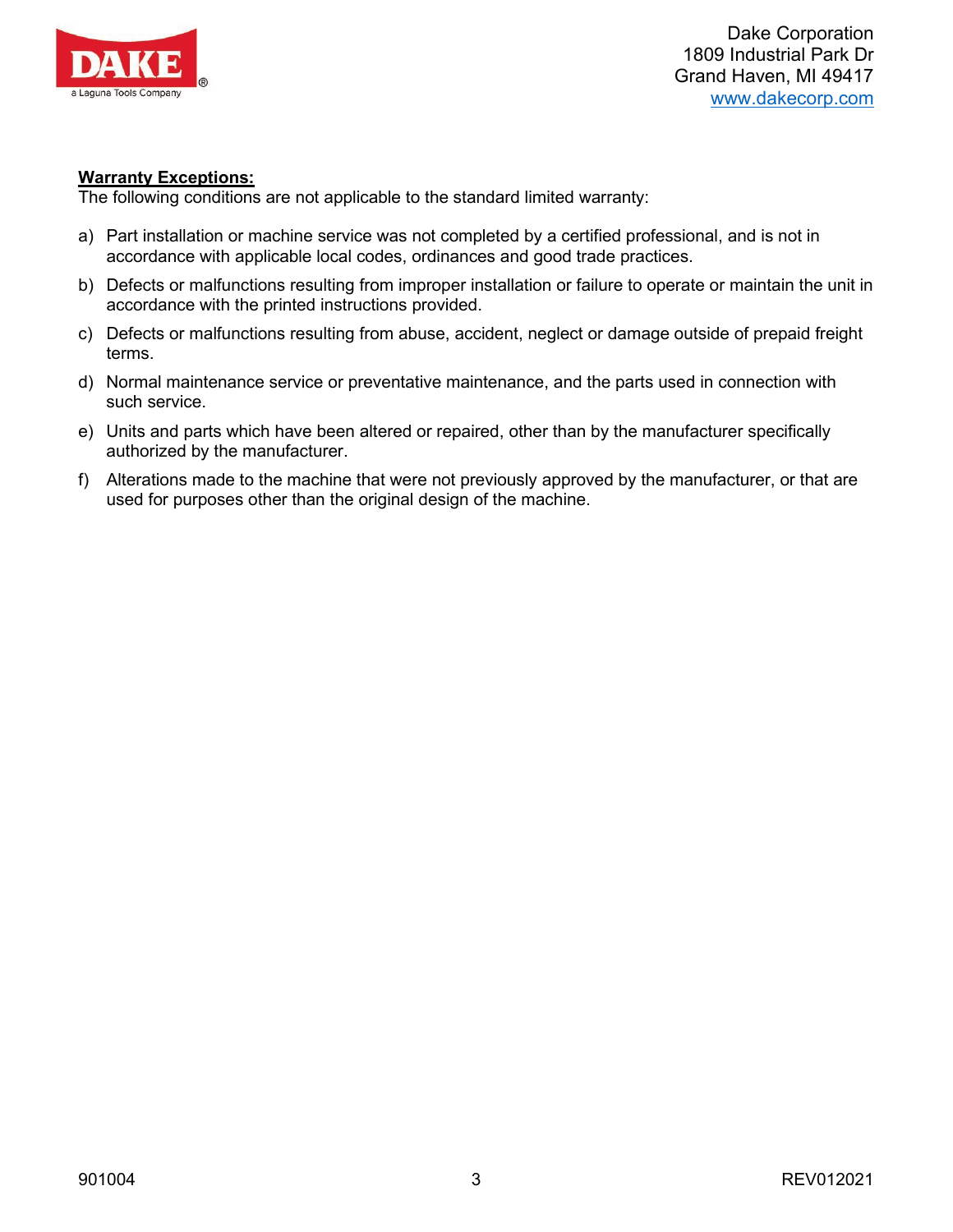

## <span id="page-4-0"></span>**RETURN & REFUND POLICY**

Thank you for purchasing from Dake! If you are not entirely satisfied with your purchase, we are here to help.

#### *Returns*

All Dake manufactured / distributed machines and parts include a 30-day return option. These policies are valid from the date of final shipment to the end user.

To be eligible for a return, the item must be unused and in the same condition as received.

All requested warranty claims must be communicated to the distributor or representative responsible for the sale. Once communication has been initiated, Dake Customer Service must be contacted for approval by the distributor or representative: Phone: (800) 937-3253 Email:

customerservice@dakecorp.com

Once the return request has been approved by Customer Service, a representative will supply a Return Material Authorization (RMA) number. The returned item must have the provided RMA number clearly marked on the outside packaging. Any item received without an RMA number clearly visible on the packaging will not be processed. An RMA number can only be provided by the Dake Customer Service team and must be obtained prior to the return shipment.

The item must be shipped and received back to Dake within 30 days from being issued the RMA number, or the return will be void and nonreturnable.

#### *Refunds*

Once the item has been received and inspected for damages, a representative will notify the requestor referencing the provided RMA number.

If the return is approved, a refund will be issued to the original method of payment, less a 20% restocking fee. The restocking fee may be waived if an order is placed at the time of return with like-value merchandise.

Transportation costs are the responsibility of the end user and will not be credited upon return approval. Any item that is returned after the initial 30 days or has excessive/obvious use will not be considered for a full refund.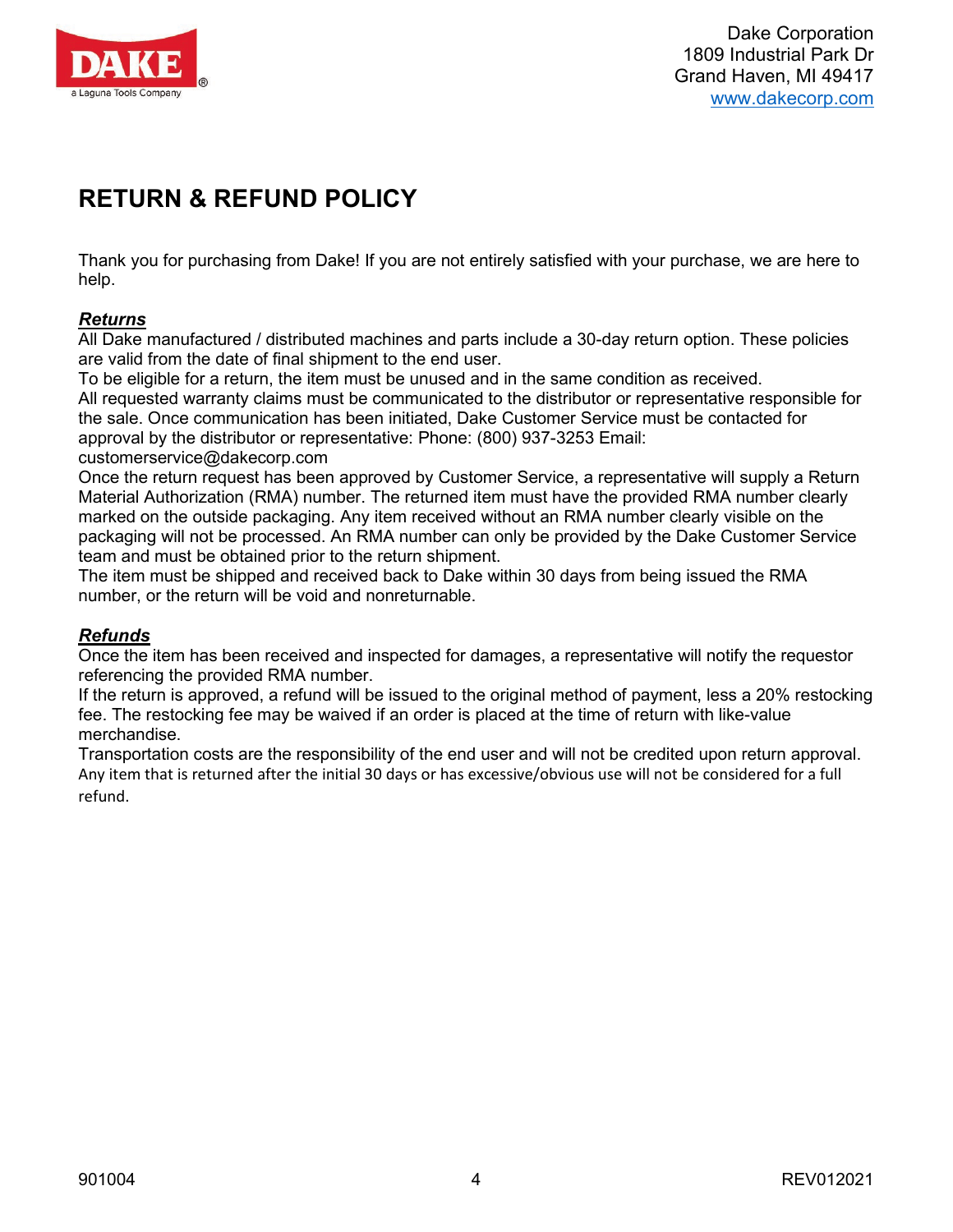

# **DAKE STANDARD TERMS & CONDITIONS OF SALE**

<span id="page-5-0"></span>All proposals and quotations for the original sale of our products are subject to the following terms and conditions:

**ACCEPTANCE OF ORDER**: All orders are subject to acceptance by Dake at its main office in Grand Haven, Michigan.

**APPLICABLE LAWS**: This quotation or acceptance shall be governed in all respects by the laws of the State of Michigan.

**CANCELLATION:** We reserve the right to cancel and/or refuse to complete your order if, in our opinion, you have not established credit to promptly meet the payment terms of your order. Any cancellation from the Purchaser may be subject to a 10% cancellation fee for any of our standard machinery and/or component parts upon the discretion of Dake. All nonstandard or special quotes will not be eligible for cancellation, nor returns.

**DELIVERY**: The proposed shipment date is an estimate and is contingent upon causes beyond Dake's control. Under no circumstances shall Dake have any liability for loss of use or for any direct or consequential damages resulting from delay. All shipments from the Dake facilities are F.O.B.

**FREIGHT CLAIM:** Lost or damage freight claims must be submitted to Dake within thirty (30) days of shipment from Dake's facility. If shipment for order was set up by the Purchaser, Dake is not liable to handle the freight claims.

**PERMITS AND COMPLIANCE**: Dake shall not be responsible for obtaining any permits, inspections, certifications, or licenses required for the installation or use of the equipment. Dake makes no promise or representation that the equipment or any services to be furnished by Dake will conform to any federal, state, or local laws, ordinances, regulations, codes orstandards.

**PRICES**: Unless otherwise agreed to in writing, all prices are F.O.B. from our plants in Grand Haven, Michigan, Grand Prairie, Texas, and Riverside, CA. In any event, the quoted prices for component parts become invalid ten (10) days after date of quotation, and machinery may become invalid sixty (60) days after date of quotation. Unless otherwise specified in Dake's quotation, installation services and final on-site adjustments are not included in the quotation.

**TAXES**: Prices do not include taxes. If any sales, use or similar tax is payable to Dake in connection with any transaction or part thereof between the Purchaser and Dake with respect to goods delivered, the Purchaser will, upon demand, pay to Dake the amount of any such tax. If you are tax exempt, please include your exemption document when submitting your order.

**TERMS OF PAYMENT**: Terms of payment are as stated in Dake's quotation subject to credit approval by our home office. Dake will invoice Purchaser when the equipment is completed and ready for shipment. Payment terms run from invoice date. Purchaser may be required to issue a down payment before production of order, at the discretion of Dake Accounting. For credit card purchases, a 2% processing fee may be applicable to the order. The following states are exempt from the 2% processing fee: CA, CO, KS, OK, TX, FL, NY, CT, MA, and ME.

**WARRANTY**: If, within a period of one (1) year from date of shipment of the original order, any part of any equipment sold by Dake is defective in material or workmanship and is so found after inspection by Dake, it will be replaced or repaired at the option of Dake, providing the equipment has been given normal and proper usage and is still the property of the original Purchaser. Purchased components such as Micro Drop mist system or the like, installed as a part of Dake equipment are warranted only to the extent of the original Manufacturer's warranty. Dake is notresponsible for any service work performed unless authorized in advance.

**THE FOREGOING WARRANTY IS EXCLUSIVE AND IN LIEU OF ALL OTHER WARRANTIES WHETHER WRITTEN, ORAL, OR IMPLIED (INCLUDING ANY WARRANTY OF MERCHANTABILITY OR FITNESS FOR PARTICULAR PURPOSE). UNDER NO CIRCUMSTANCES SHALL DAKE BE LIABLE FOR ANY INCIDENTAL OR CONSEQUENTIAL DAMAGES**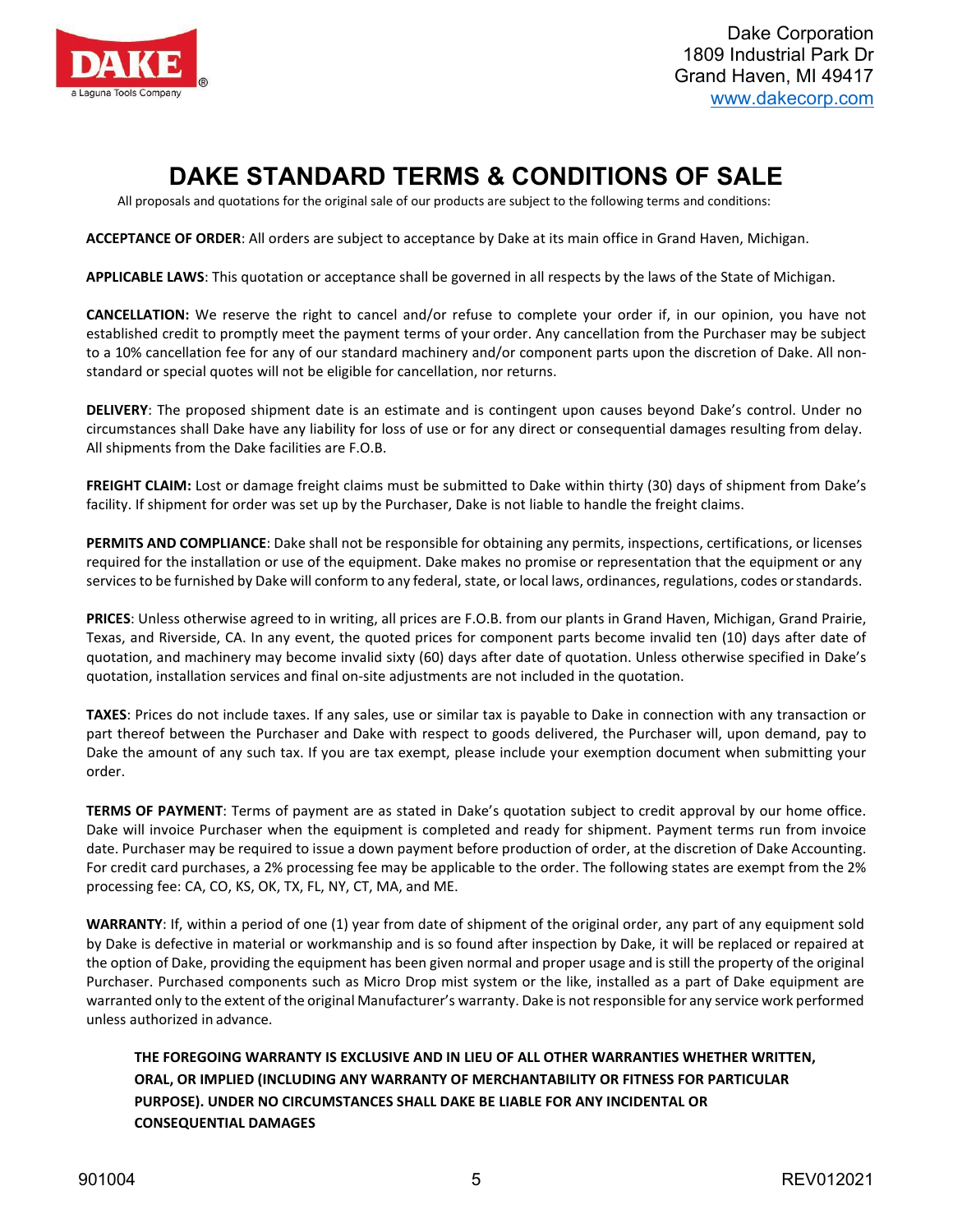Dake Corporation 1809 Industrial Park Dr

# <span id="page-6-0"></span>**SPECIFICATIONS**

| 00           | Max ram to table                 | 5"         |
|--------------|----------------------------------|------------|
| 901004       | Min ram to table                 | $4 - 1/2"$ |
| 1 ton        | <b>Capacity over table</b>       | 5"         |
| 25:1         | <b>Capacity over table plate</b> | $4 - 1/2"$ |
| $1x1x7-1/2"$ | <b>Base length</b>               | 9"         |
| 7"           | <b>Base width</b>                | $4 - 1/4"$ |
| $3 - 1/2"$   | <b>Height</b>                    | $9 - 3/8"$ |
| 1"           | Weight                           | 25 lbs     |
|              |                                  |            |

| 00           | Max ram to table                 | 5"         |
|--------------|----------------------------------|------------|
| 901004       | Min ram to table                 | $4 - 1/2"$ |
| 1 ton        | <b>Capacity over table</b>       | 5"         |
| 25:1         | <b>Capacity over table plate</b> | $4 - 1/2"$ |
| $1x1x7-1/2"$ | <b>Base length</b>               | 9"         |
| 7"           | <b>Base width</b>                | $4 - 1/4"$ |
| $3 - 1/2"$   | <b>Height</b>                    | $9 - 3/8"$ |
| 1"           | Weight                           | 25 lbs     |
|              |                                  |            |

## <span id="page-6-1"></span>**SAFETY**



WARNING: This product contains Nickel, a chemical known to the State of California to cause cancer. For more information go to www.P65Warnings.ca.gov

**This is the safety alert symbol.** When you see this symbol on your press be alert to the potential for personal injury.

Employer is responsible to perform a hazard/PPE assessment before work activity.

| <b>ARNING</b>                                          |                                                                                   |                                                                                                           |  |
|--------------------------------------------------------|-----------------------------------------------------------------------------------|-----------------------------------------------------------------------------------------------------------|--|
|                                                        |                                                                                   |                                                                                                           |  |
| <b>Establish solid</b><br>footing to<br>prevent falls. | <b>Keep hand away</b><br>from point of<br>operation.<br><b>Read instructions.</b> | <b>Guard workpiece</b><br>to prevent<br>projectiles from<br>reaching operator.<br>Wear eye<br>protection. |  |
| Label Part No. 300168                                  |                                                                                   |                                                                                                           |  |



**Follow recommended precautions and safe operating practices.**

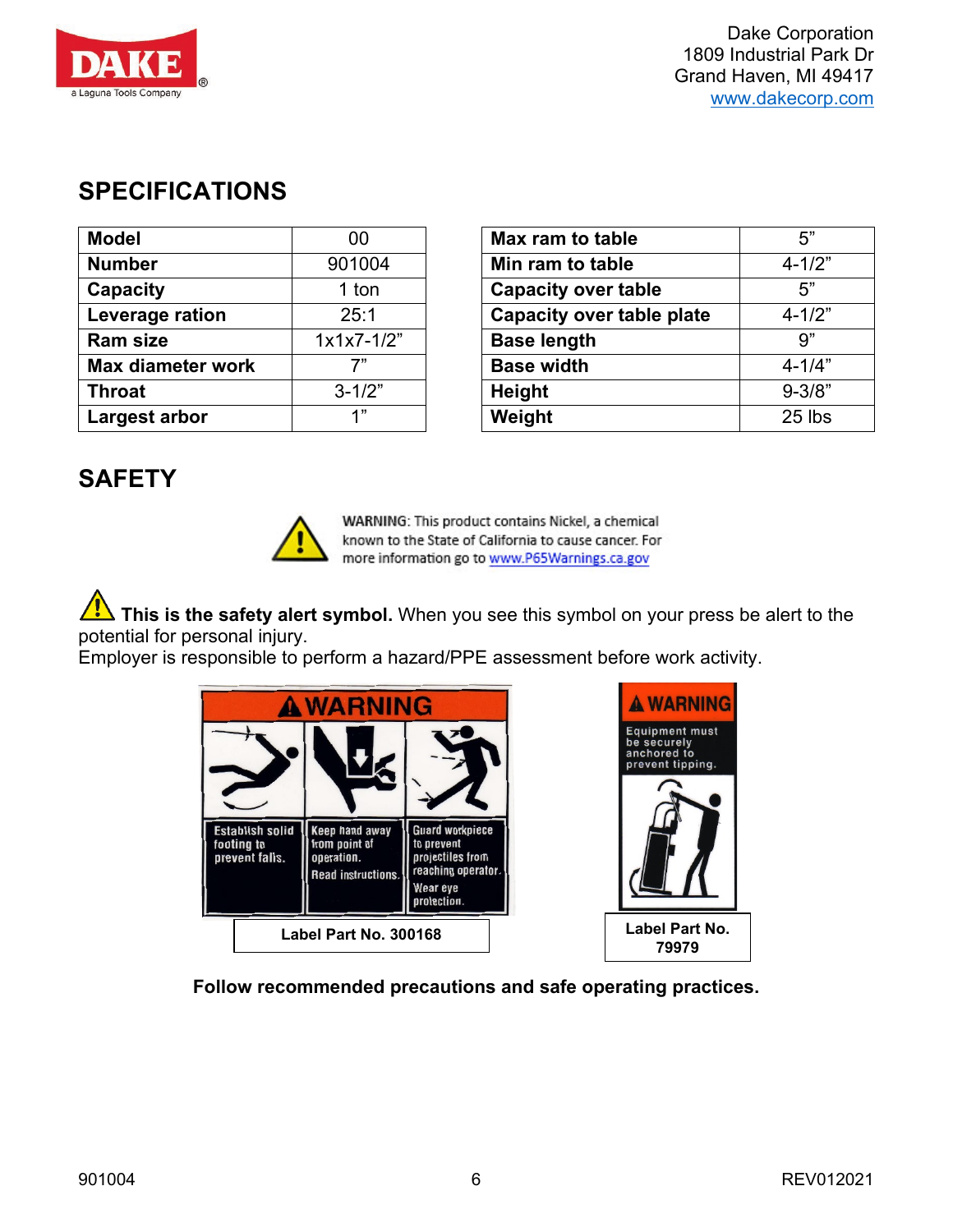

Dake Corporation 1809 Industrial Park Dr Grand Haven, MI 49417 [www.dakecorp.com](http://www.dakecorp.com/)

| <b>Carefully read all safety</b> | This machine is intended to | Under no circumstances      |
|----------------------------------|-----------------------------|-----------------------------|
| messages in these                | be operated by one person.  | increase the leverage ratio |
| instructions and on your         | This person should be       | of the press by using a     |
| press safety signs. Keep         | conscious of the press ram  | longer handle or by placing |
| safety labels in good            | movement not only for       | a pipe over the handle.     |
| condition. Replace missing or    | themselves but also for     | Never hammer on top of the  |
| damaged safety labels.           | persons in the immediate    | ram.                        |
|                                  | area of the machine.        |                             |

## <span id="page-7-0"></span>**MAINTENANCE**

## <span id="page-7-1"></span>**LUBRICATION**

- Keep all working parts of the press well-oiled for easier operation.
- Keep a light film of oil over the entire surface of the ram to prevent rust.

## <span id="page-7-2"></span>**EXPLODED VIEW & PARTS LIST**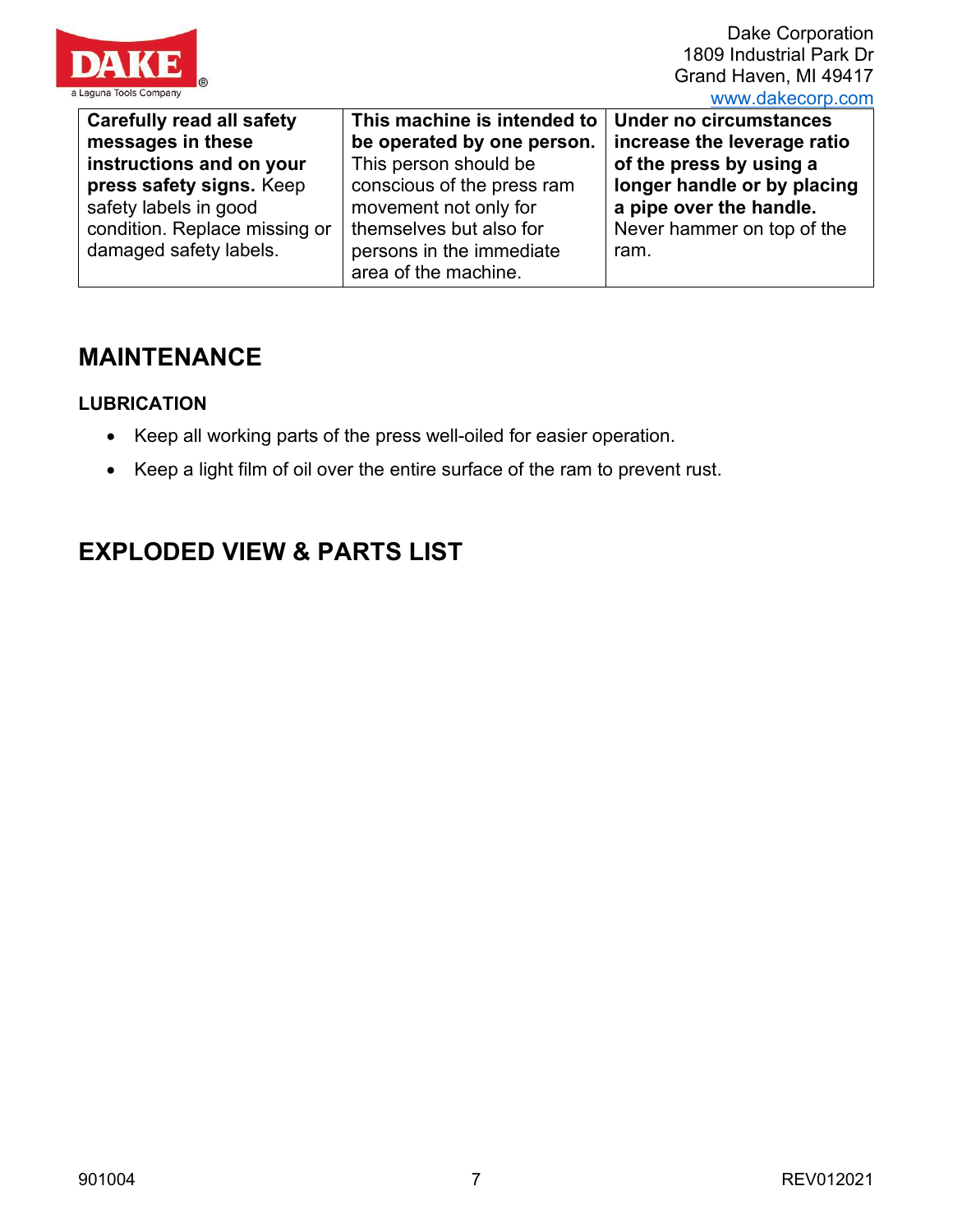

Dake Corporation 1809 Industrial Park Dr Grand Haven, MI 49417 [www.dakecorp.com](http://www.dakecorp.com/)

<span id="page-8-0"></span>

## <span id="page-8-1"></span>**PARTS LIST**

| <b>Item</b> | <b>Part Name</b>                                     | <b>Part Number</b> | <u>Qty</u> |
|-------------|------------------------------------------------------|--------------------|------------|
|             | Handle                                               | 110                |            |
|             | Retaining Ring (National lock washer number XRC-327) | 43965              |            |
| ঽ           | 3/8"-16 x 3/4" Thumb Screw                           | 43622              |            |
| 4           | Spindle                                              | 111                |            |
| 5           | <b>Retaining Ring</b>                                | 67424              |            |
|             | Ram                                                  | 109                |            |